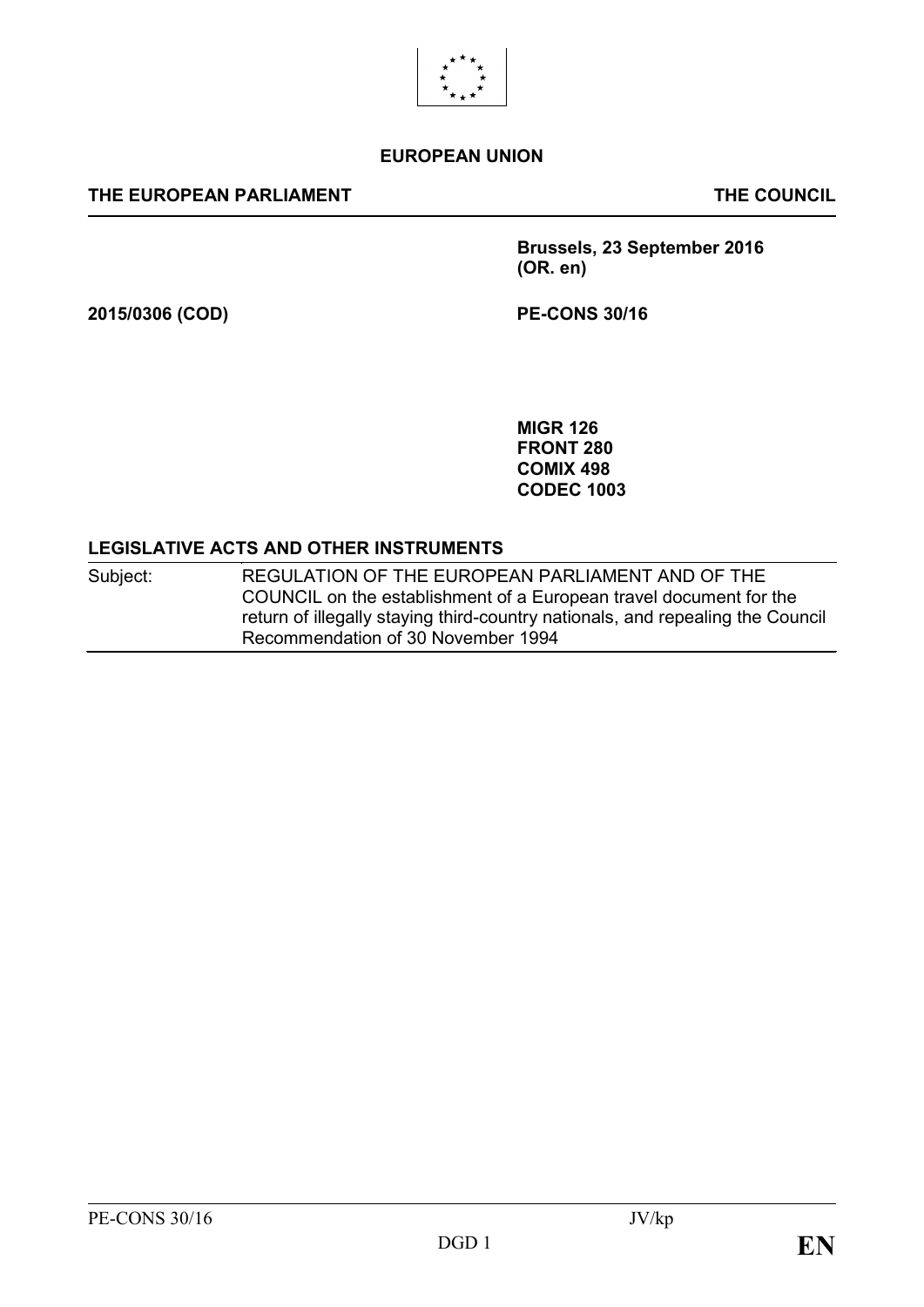## **REGULATION (EU) 2016/... OF THE EUROPEAN PARLIAMENT AND OF THE COUNCIL**

**of**

**on the establishment of a European travel document for the return of illegally staying third-country nationals***,* **and repealing the Council Recommendation of 30 November 1994**

THE EUROPEAN PARLIAMENT AND THE COUNCIL OF THE EUROPEAN UNION,

Having regard to the Treaty on the Functioning of the European Union, and in particular Article  $79(2)(c)$  thereof,

Having regard to the proposal from the European Commission,

After transmission of the draft legislative act to the national parliaments,

Acting in accordance with the ordinary legislative procedure**[1](#page-1-0)** ,

<span id="page-1-0"></span><sup>&</sup>lt;sup>1</sup> Position of the European Parliament of 15 September 2016 (not yet published in the Official Journal) and decision of the Council of …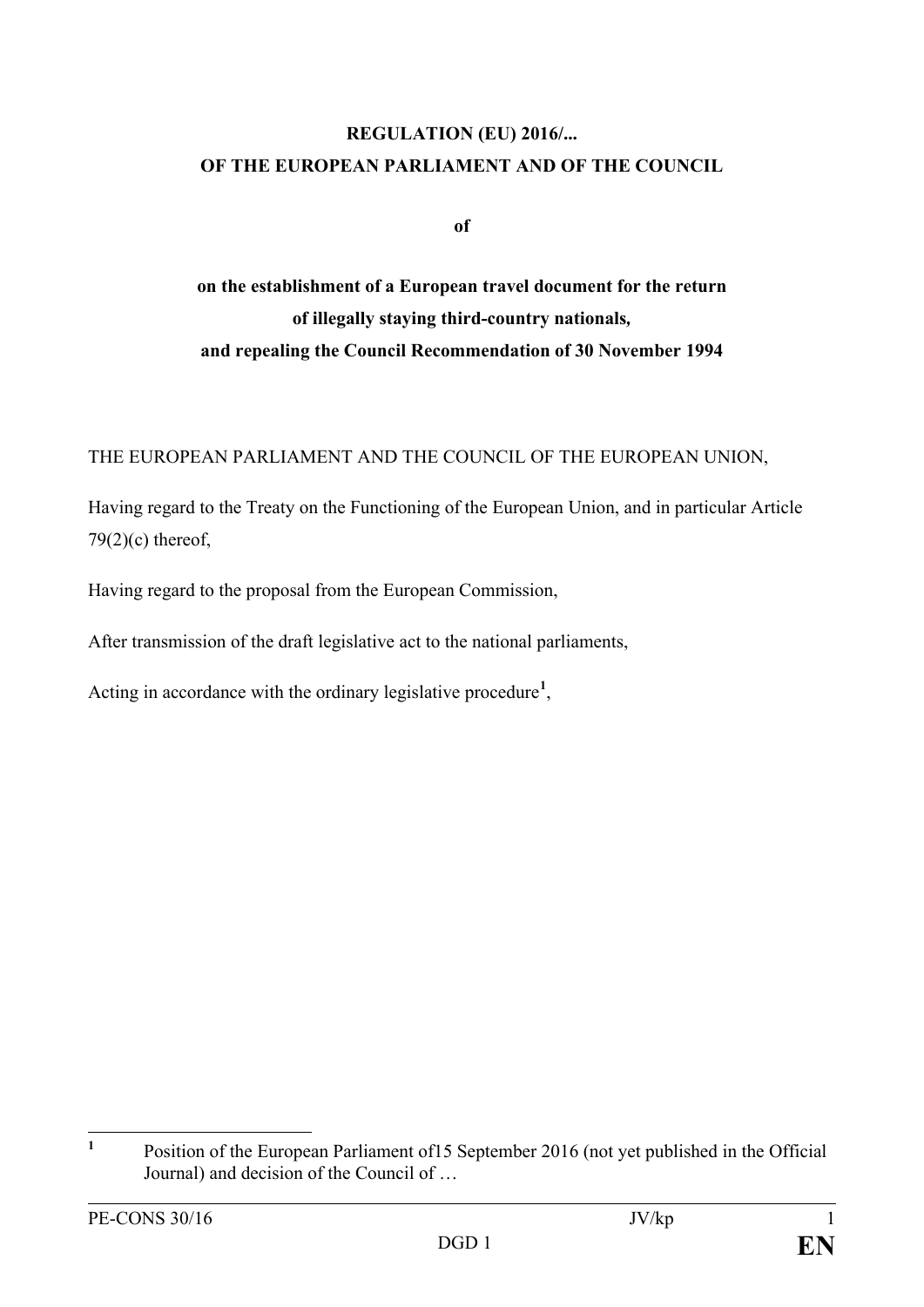### Whereas:

- (1) The return of third-country nationals who do not fulfil or no longer fulfil the conditions for entry, stay or residence in the Member States, with full respect for their fundamental rights, in particular for the principle of non-refoulement, and in compliance with Directive 2008/115/EC of the European Parliament and of the Council**[1](#page-2-0)** , is an essential part of the comprehensive efforts to ensure the credibility and the proper and effective functioning of the Union migration policy and to reduce and deter irregular migration.
- (2) The national authorities of the Member States experience difficulties in returning illegally staying third-country nationals who possess no valid travel documents.
- (3) Improving cooperation on return and readmission with the main countries of origin and transit of illegally staying third-country nationals is essential for increasing rates of return, which are unsatisfactory. An improved European travel document for the return of illegaly staying third-country nationals is relevant in that regard.
- (4) The current standard travel document for the return of third-country nationals, established by the Council Recommendation of 30 November 1994**[2](#page-2-1)** , is not widely accepted by authorities of third countries, for reasons including its inadequate security standards.

<span id="page-2-0"></span><sup>&</sup>lt;sup>1</sup> Directive 2008/115/EC of the European Parliament and of the Council of 16 December 2008 on common standards and procedures in Member States for returning illegally staying third-country nationals (OJ L 348, 24.12.2008, p. 98).

<span id="page-2-1"></span><sup>&</sup>lt;sup>2</sup> Council Recommendation of 30 November 1994 concerning the adoption of a standard travel document for the expulsion of third-country nationals (OJ C 274, 19.9.1996, p. 18).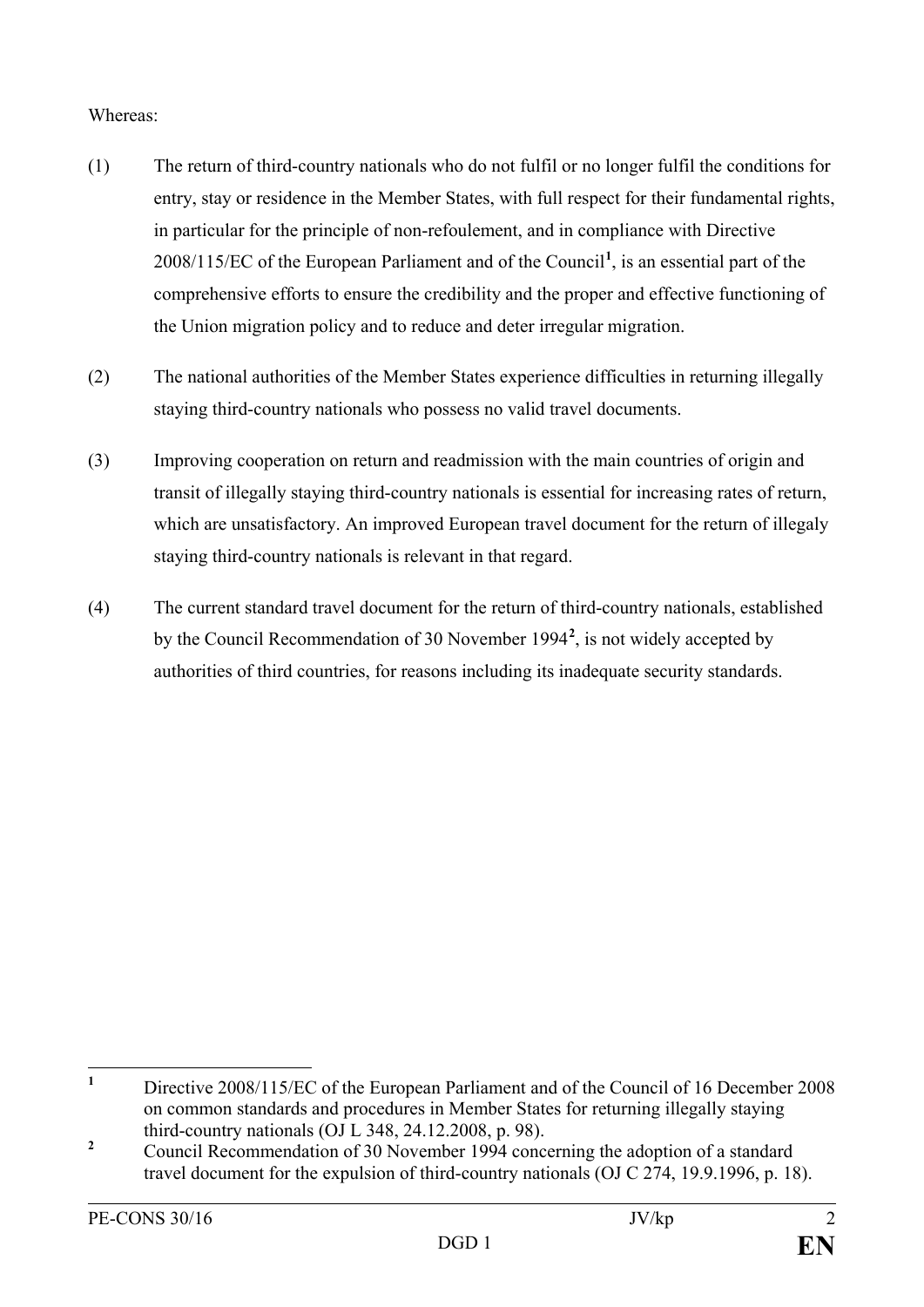- (5) It is therefore necessary to promote the acceptance by third countries of an improved and uniform European travel document for the return of illegally staying third-country nationals as the reference document for return purposes.
- (6) A more secure and uniform European travel document for the return of illegally staying third-country nationals (European travel document for return) should be established to facilitate the return and readmission of third-country nationals staying illegally on the territory of the Member States. The enhanced security features and technical specifications of the European travel document for return should facilitate its recognition by third countries. That document should therefore facilitate the carrying out of returns in the context of readmission agreements or other arrangements concluded by the Union or by the Member States with third countries, as well as in the context of return-related cooperation with third countries not covered by formal agreements.
- (7) The readmission of own nationals is an obligation under international customary law, with which all States are required to comply. The identification of illegally staying third-country nationals and the issuance of documents including the European travel document for return should, where appropriate, be subject to cooperation with diplomatic representations and negotiations with third countries entering into readmission agreements, either with the Union or with the Member States.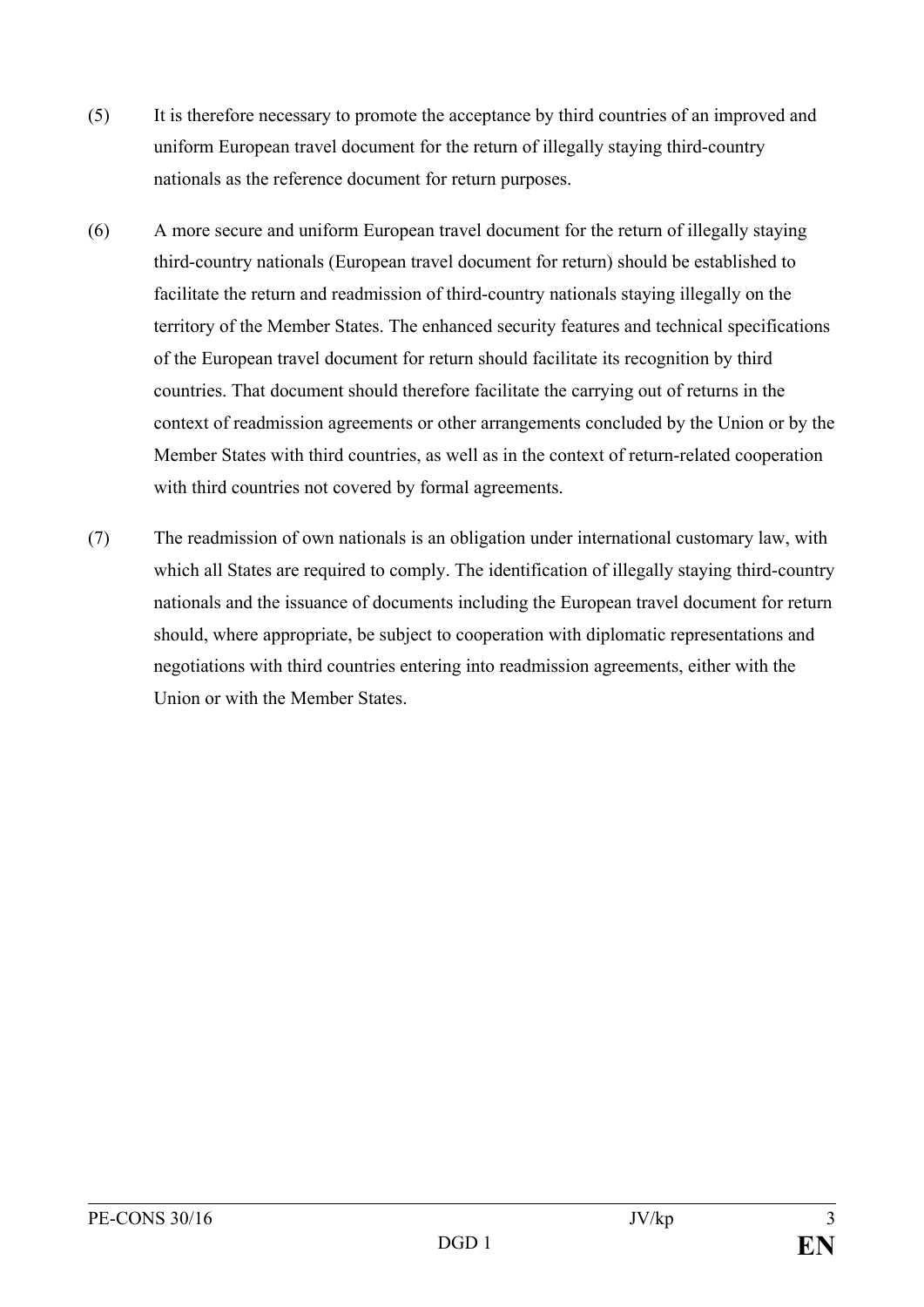- (8) Readmission agreements concluded by the Union with third countries should seek the recognition of the European travel document for return. Member States should seek the recognition of the European travel document for return in bilateral agreements and other arrangements as well as in the context of return-related cooperation with third countries not covered by formal agreements. Member States should make efforts to ensure the effective use of the European travel document for return.
- (9) The European travel document for return should contribute to reducing the administrative and bureaucratic burdens on the administrations of Member States and third countries, including consular services, and the length of the administrative procedures necessary for ensuring return and readmission of illegally staying third-country nationals.
- (10) This Regulation should only harmonise the format, security features and technical specifications of the European travel document for return and should not harmonise the rules concerning its issuance.
- (11) The content and technical specifications of the European travel document for return should be harmonised in order to ensure high technical and security standards, in particular as regards safeguards against counterfeiting and falsification. The European travel document for return should bear recognisable harmonised security features. The security features and technical specifications set out in Council Regulation (EC) No 333/2002**[1](#page-4-0)** should therefore be applied to the European travel document for return.

<span id="page-4-0"></span>**<sup>1</sup>** Council Regulation (EC) No 333/2002 of 18 February 2002 on a uniform format for forms for affixing the visa issued by Member States to persons holding travel documents not recognised by the Member State drawing up the form (OJ L 53, 23.02.2002, p. 4).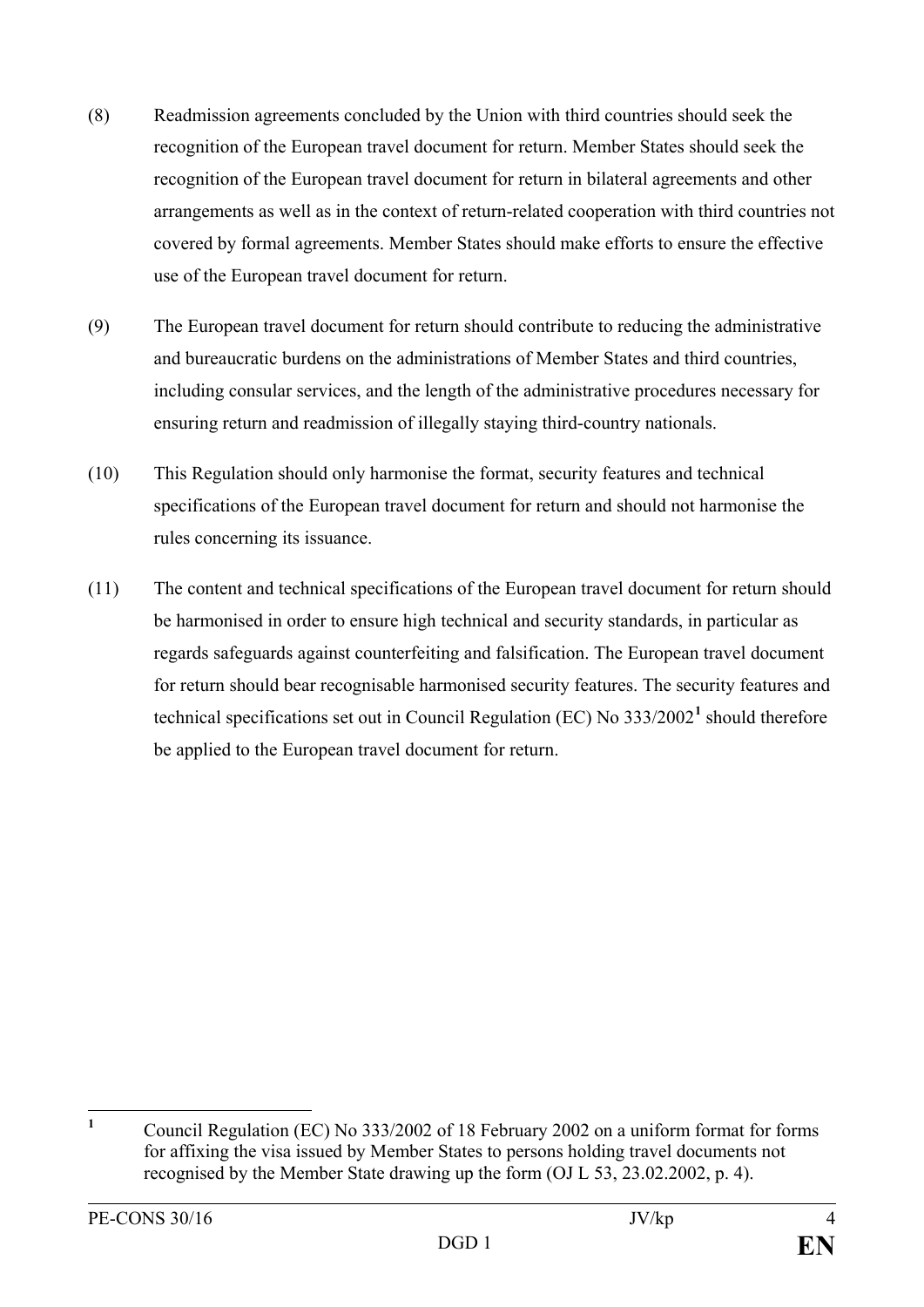- (12) In order to amend certain non-essential elements of the model for the European travel document for return, the power to adopt acts in accordance with Article 290 of the Treaty on the Functioning of the European Union (TFEU) should be delegated to the Commission. It is of particular importance that the Commission carry out appropriate consultations during its preparatory work, including at expert level, and that those consultations be conducted in accordance with the principles laid down in the Interinstitutional Agreement of 13 April 2016 on Better Law-Making**[1](#page-5-0)** . In particular, to ensure equal participation in the preparation of delegated acts, the European Parliament and the Council receive all documents at the same time as Member States' experts, and their experts systematically have access to meetings of Commission expert groups dealing with the preparation of delegated acts.
- (13) With regard to the processing of personal data within the framework of this Regulation, the competent authorities shall carry out their tasks for the purposes of this Regulation in accordance with the national laws, regulations or administrative provisions transposing Directive 95/46/EC of the European Parliament and of the Council**[2](#page-5-1)** .

<span id="page-5-1"></span><span id="page-5-0"></span><sup>&</sup>lt;sup>1</sup> OJ L 123, 12.5.2016, p. 1.<br><sup>2</sup> Directive 95/46/EC of the European Parliament and of the Council of 24 October 1995 on the protection of individuals with regard to the processing of personal data and on the free movement of such data (OJ L 281, 23.11.1995, p. 31).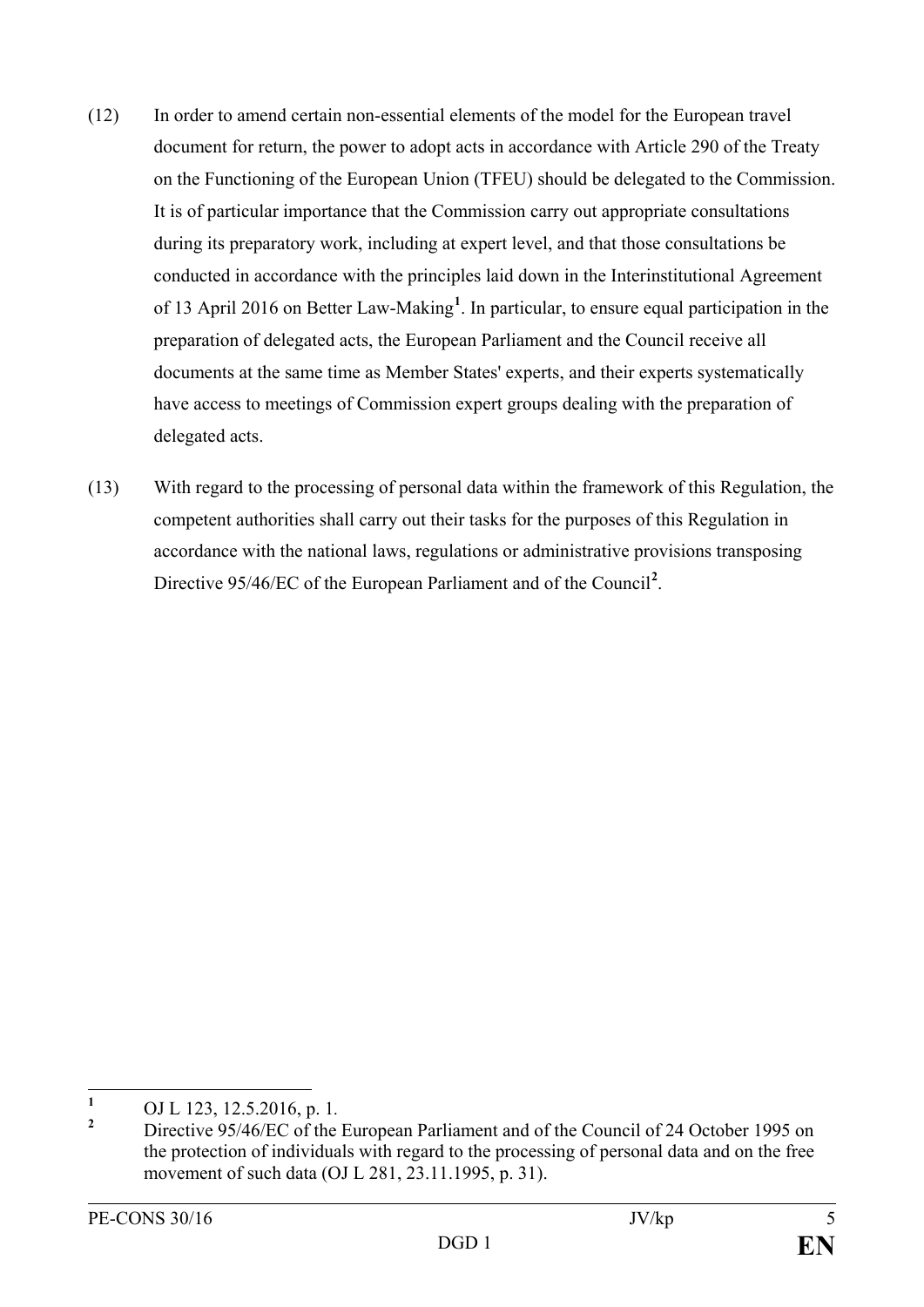- (14) In accordance with Articles 1 and 2 of Protocol No 22 on the position of Denmark annexed to the Treaty on European Union (TEU) and to the TFEU, Denmark is not taking part in the adoption of this Regulation and is not bound by it or subject to its application. Given that this Regulation builds, to the extent that it applies to third-country nationals who do not fulfil or who no longer fulfil the conditions of entry in accordance with Regulation (EU) 2016/399 of the European Parliament and of the Council**[1](#page-6-0)** , upon the Schengen *acquis*, Denmark shall, in accordance with Article 4 of that Protocol, decide within a period of six months after the Council has decided on this Regulation whether it will implement it in its national law.
- (15) To the extent that it applies to third-country nationals who do not fulfil or who no longer fulfil the conditions of entry in accordance with Regulation (EU) 2016/399, this Regulation constitutes a development of the provisions of the Schengen *acquis* in which the United Kingdom does not take part, in accordance with Council Decision  $2000/365/EC^2$  $2000/365/EC^2$ ; the United Kingdom is therefore not taking part in the adoption of this Regulation and is not bound by it or subject to its application. Moreover, in accordance with Articles 1 and 2 of Protocol No 21 on the position of the United Kingdom and Ireland in respect of the area of freedom, security and justice, annexed to the TEU and to the TFEU, and without prejudice to Article 4 of that Protocol, the United Kingdom is not taking part in the adoption of this Regulation and is not bound by or subject to its application.

<span id="page-6-0"></span>**<sup>1</sup>** Regulation (EU) 2016/399 of the European Parliament and of the Council of 9 March 2016 on a Union Code on the rules governing the movement of persons across borders (Schengen Borders Code) (OJ L 77, 23.3.2016, p. 1).

<span id="page-6-1"></span><sup>&</sup>lt;sup>2</sup> Council Decision 2000/365/EC of 29 May 2000 concerning the request of the United Kingdom of Great Britain and Northern Ireland to take part in some of the provisions of the Schengen *acquis* (OJ L 131, 1.6.2000, p. 43).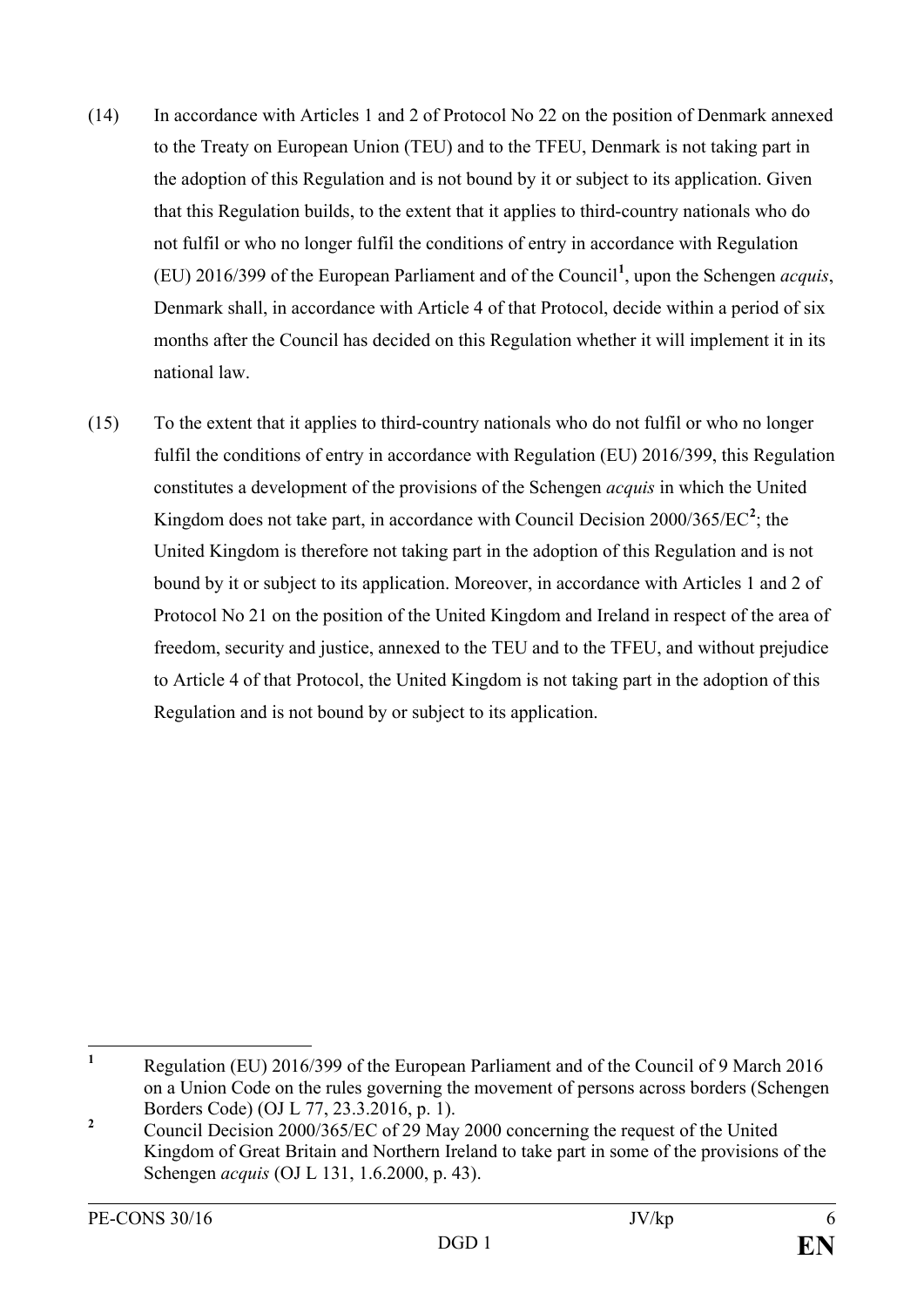- (16) To the extent that it applies to third-country nationals who do not fulfil or who no longer fulfil the conditions of entry in accordance with Regulation (EU) 2016/399, this Regulation constitutes a development of the provisions of the Schengen *acquis* in which Ireland does not take part, in accordance with Council Decision 2002/192/EC**[1](#page-7-0)** ; Ireland is therefore not taking part in the adoption of this Regulation and is not bound by it or subject to its application. Moreover, in accordance with Articles 1 and 2 of Protocol No 21 on the position of the United Kingdom and Ireland in respect of the area of freedom, security and justice, annexed to the TEU and to the TFEU, and without prejudice to Article 4 of that Protocol, Ireland is not taking part in the adoption of this Regulation and is not bound by or subject to its application.
- (17) As regards Iceland and Norway, this Regulation constitutes, to the extent that it applies to third-country nationals who do not fulfil or who no longer fulfil the conditions of entry in accordance with Regulation (EU) 2016/399, a development of the provisions of the Schengen *acquis* within the meaning of the Agreement concluded by the Council of the European Union and the Republic of Iceland and the Kingdom of Norway concerning the latters' association with the implementation, application and development of the Schengen *acquis***[2](#page-7-1)** , which fall within the area referred to in Article 1 of Council Decision 1999/437/EC**[3](#page-7-2)** .

<span id="page-7-0"></span>**<sup>1</sup>** Council Decision 2002/192/EC of 28 February 2002 concerning Ireland's request to take part in some of the provisions of the Schengen *acquis* (OJ L 64, 7.3.2002, p. 20).

<span id="page-7-1"></span><sup>2</sup> OJ L 176, 10.7.1999, p. 36.

<span id="page-7-2"></span>**<sup>3</sup>** Council Decision 1999/437/EC of 17 May 1999 on certain arrangements for the application of the Agreement concluded by the Council of the European Union and the Republic of Iceland and the Kingdom of Norway concerning the association of those two States with the implementation, application and development of the Schengen acquis (OJ L 176, 10.7.1999*,*  p*.* 31).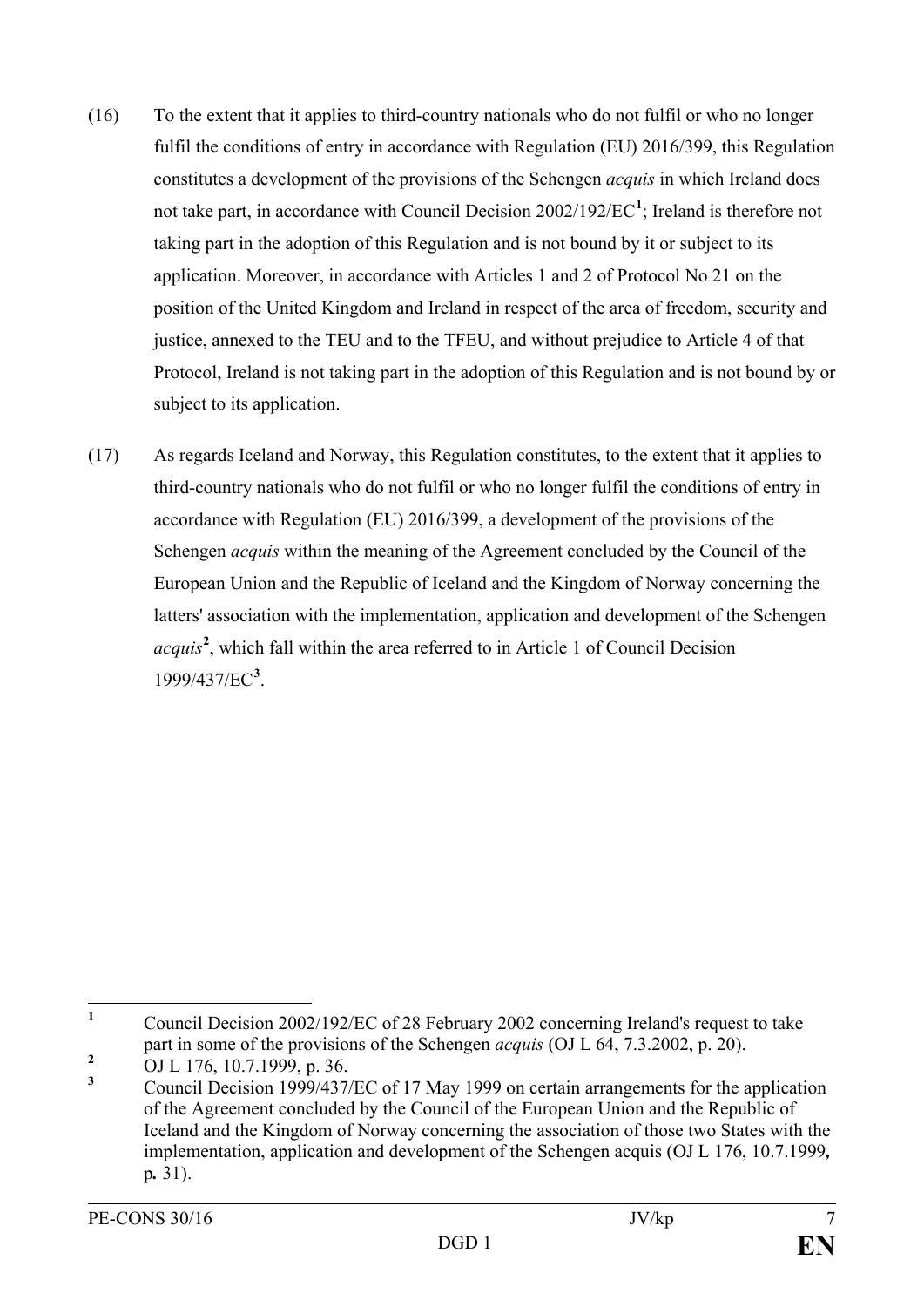(18) As regards Switzerland, this Regulation constitutes, to the extent that it applies to thirdcountry nationals who do not fulfil or who no longer fulfil the conditions of entry in accordance with Regulation (EU) 2016/399, a development of the provisions of the Schengen *acquis* within the meaning of the Agreement between the European Union, the European Community and the Swiss Confederation on the Swiss Confederation's association with the implementation, application and development of the Schengen *acquis***[1](#page-8-0)** , which fall within the area referred to in Article 1 of Decision 1999/437/EC read in conjunction with Article 3 of Council Decision 2008/146/EC**[2](#page-8-1)** .

<span id="page-8-1"></span><span id="page-8-0"></span><sup>&</sup>lt;sup>1</sup> OJ L 53, 27.2.2008, p. 52.<br>
Compil Decision 2008/14

**<sup>2</sup>** Council Decision 2008/146/EC of 28 January 2008 on the conclusion, on behalf of the European Community, of the Agreement between the European Union, the European Community and the Swiss Confederation on the Swiss Confederation's association with the implementation, application and development of the Schengen acquis (OJ L 53, 27.2.2008, p. 1).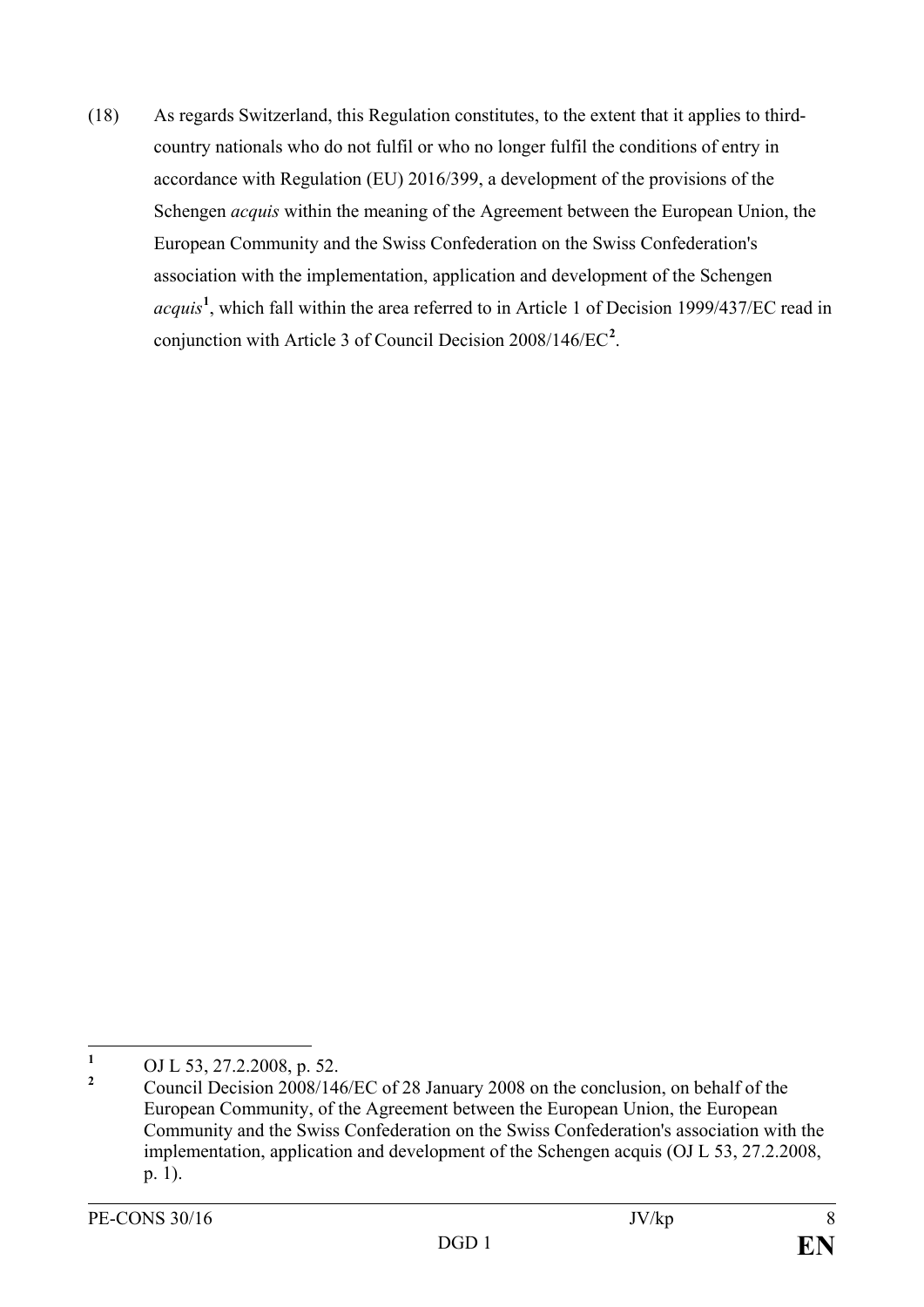- (19) As regards Liechtenstein, this Regulation constitutes, to the extent that it applies to thirdcountry nationals who do not fulfil or who no longer fulfil the conditions of entry in accordance with Regulation (EU) 2016/399, a development of the provisions of the Schengen *acquis* within the meaning of the Protocol between the European Union, the European Community, the Swiss Confederation and the Principality of Liechtenstein on the accession of the Principality of Liechtenstein to the Agreement between the European Union, the European Community and the Swiss Confederation on the Swiss Confederation's association with the implementation, application and development of the Schengen *acquis*<sup>[1](#page-9-0)</sup>, which fall within the area referred to in Article 1 of Decision 1999/437/EC read in conjunction with Article 3 of Council Decision 2011/350/EU**[2](#page-9-1)** .
- (20) Since the objectives of this Regulation cannot be sufficiently achieved by the Member States but can rather, by reason of the effects of the envisaged action, be better achieved at Union level, the Union may adopt measures, in accordance with the principle of subsidiarity as set out in Article 5 TEU. In accordance with the principle of proportionality as set out in that Article, this Regulation does not go beyond what is necessary in order to achieve those objectives.

<span id="page-9-0"></span><sup>&</sup>lt;sup>1</sup> OJ L 160, 18.6.2011, p. 21.

<span id="page-9-1"></span>**<sup>2</sup>** Council Decision 2011/350/EU of 7 March 2011 on the conclusion, on behalf of the European Union, of the Protocol between the European Union, the European Community, the Swiss Confederation and the Principality of Liechtenstein on the accession of the Principality of Liechtenstein to the Agreement between the European Union, the European Community and the Swiss Confederation on the Swiss Confederation's association with the implementation, application and development of the Schengen acquis, relating to the abolition of checks at internal borders and movement of persons (OJ L 160, 18.6.2011, p. 19).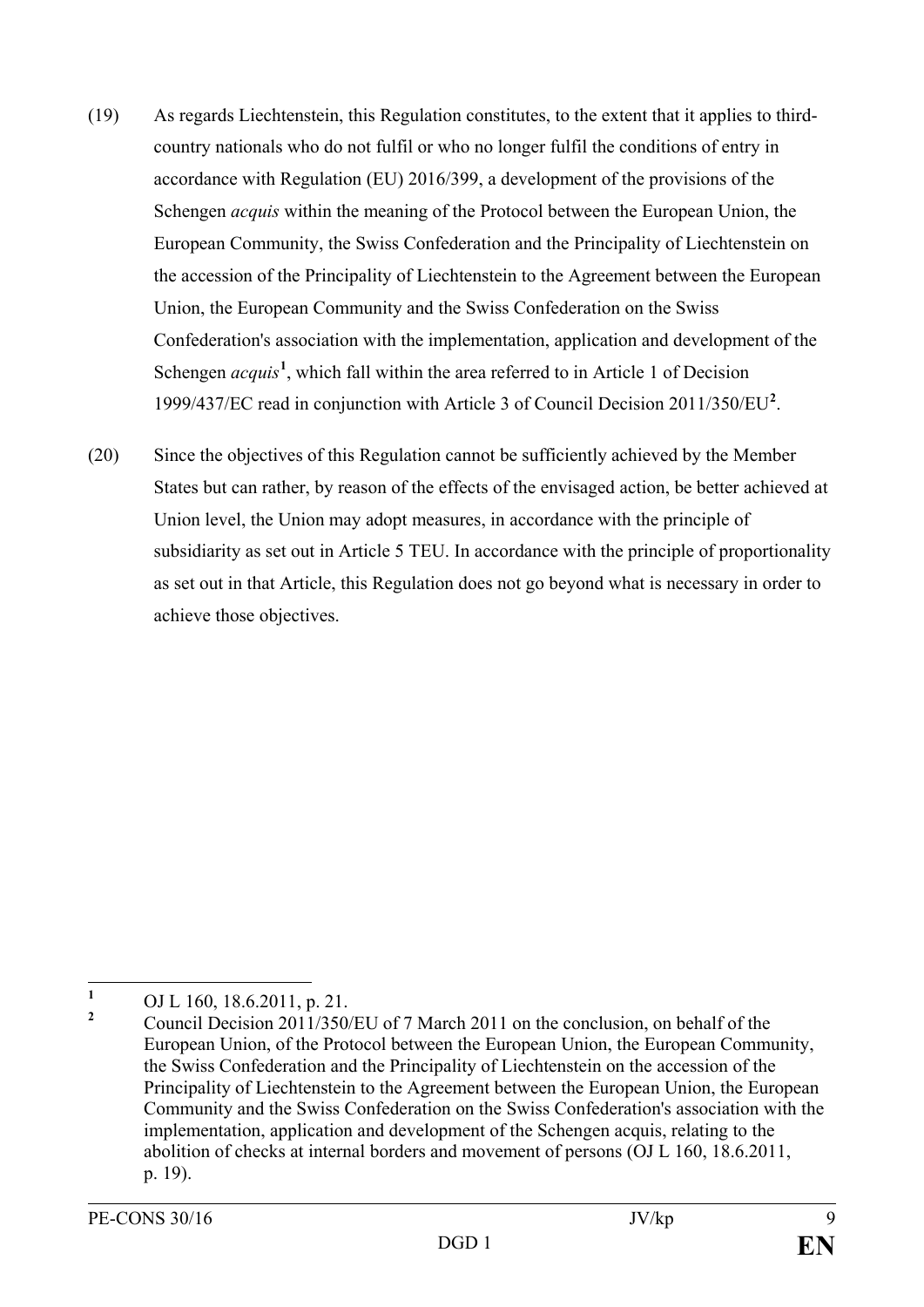- (21) In order to establish uniform conditions and ensure clarity of concepts, it is appropriate to adopt this act in the form of a regulation.
- (22) Member States should respect their respective obligations under international and Union law, notably the Charter of Fundamental Rights of the European Union, in particular the protection in the event of removal, expulsion or extradition provided for in Article 19 and the duty referred to in Article 24(2).
- (23) The Council Recommendation of 30 November 1994 should therefore be repealed*,*

HAVE ADOPTED THIS REGULATION: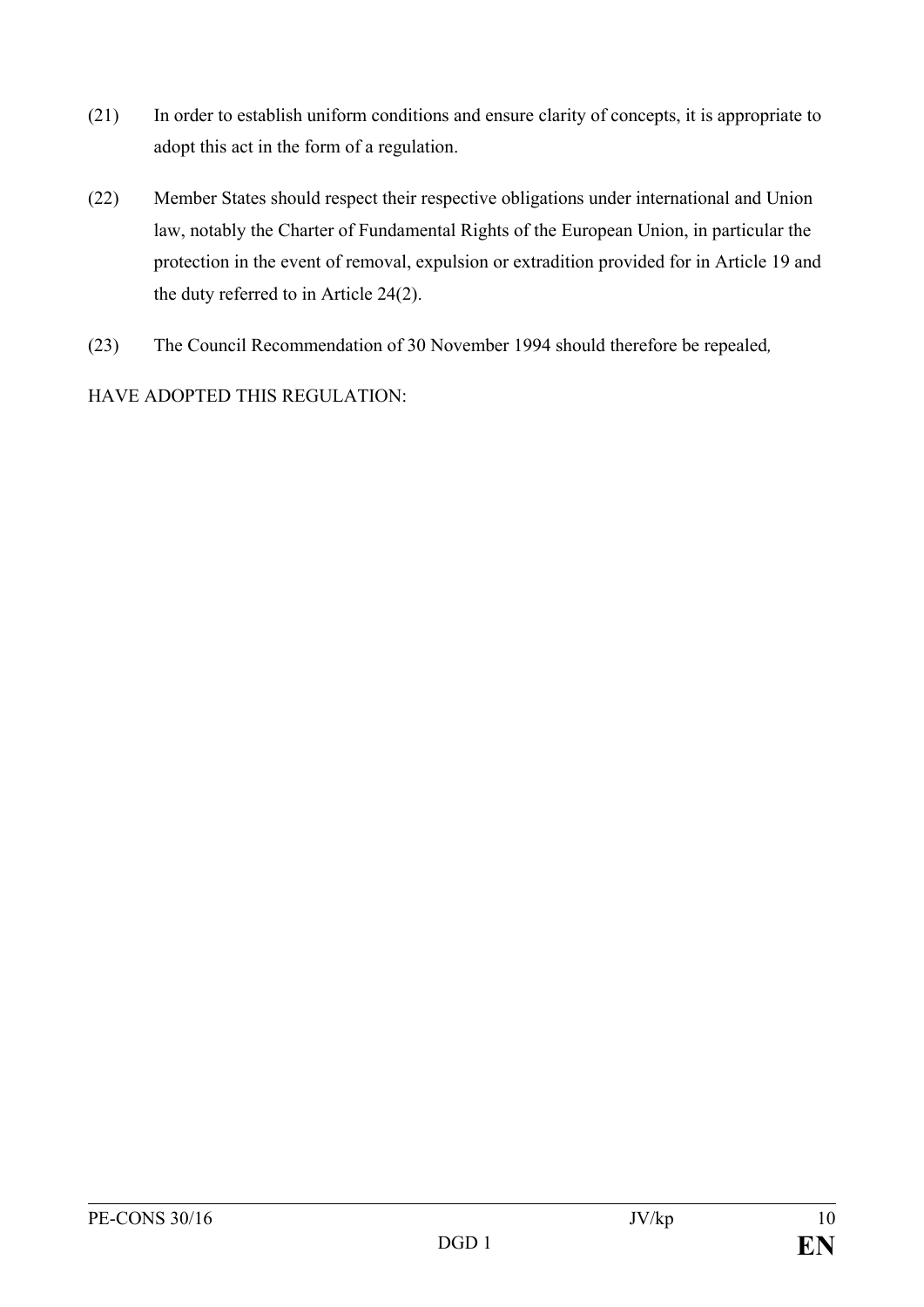### *Subject matter*

This Regulation establishes a uniform European travel document for the return of illegally staying third-country nationals (European travel document for return), in particular its format*,* security features and technical specifications.

# *Article 2 Definitions*

For the purposes of this Regulation, the following definitions apply:

- (1) 'third-country national' means a third-country national as defined in paragraph 1 of Article 3 of Directive 2008/115/EC;
- (2) 'return' means return as defined in paragraph 3 of Article 3 of Directive 2008/115/EC;
- (3) 'return decision' means return decision as defined in paragraph 4 of Article 3 of Directive 2008/115/EC.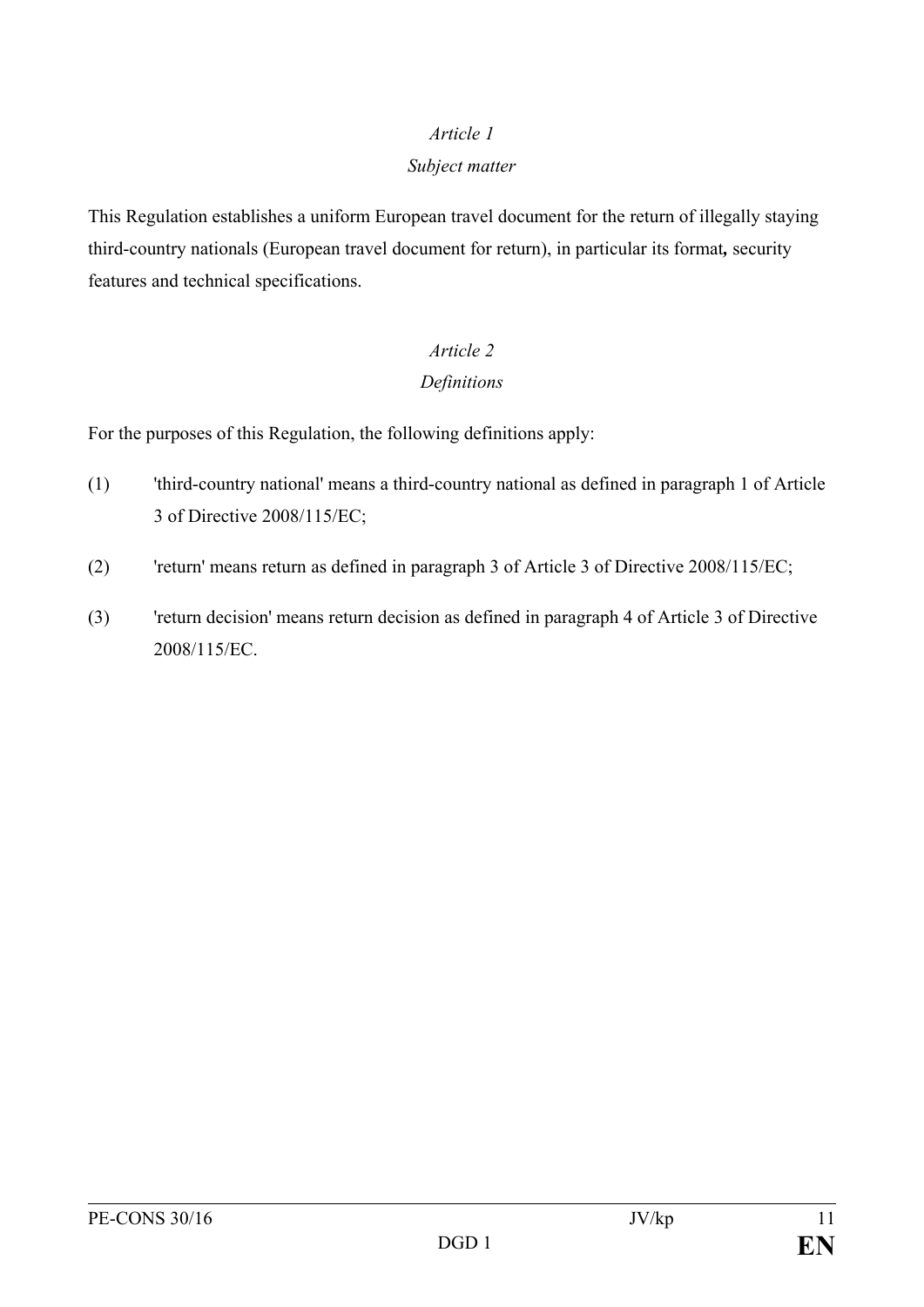### *European travel document for return*

- 1. The format of the European travel document for return shall correspond to the model set out in the Annex. The European travel document for return shall contain the following information:
	- (a) the name, surname, date of birth, sex, nationality, distinguishing marks and, if known, the address in the third country of return of the third-country national;
	- (b) a photograph of the third-country national;
	- (c) the issuing authority, date and place of issue and period of validity*;*
	- (d) information about the departure and arrival of the third-country national.
- 2. The European travel document for return shall be issued in one or more official languages of the Member State that issues the return decision and, where appropriate, shall also be provided in English and French.
- 3. The European travel document for return shall be valid for a single journey up until the time of arrival in the third country of return of the third-country national subject to a return decision issued by a Member State.
- 4. Where applicable, additional documents necessary for the return of third-country nationals may be attached to the European travel document for return.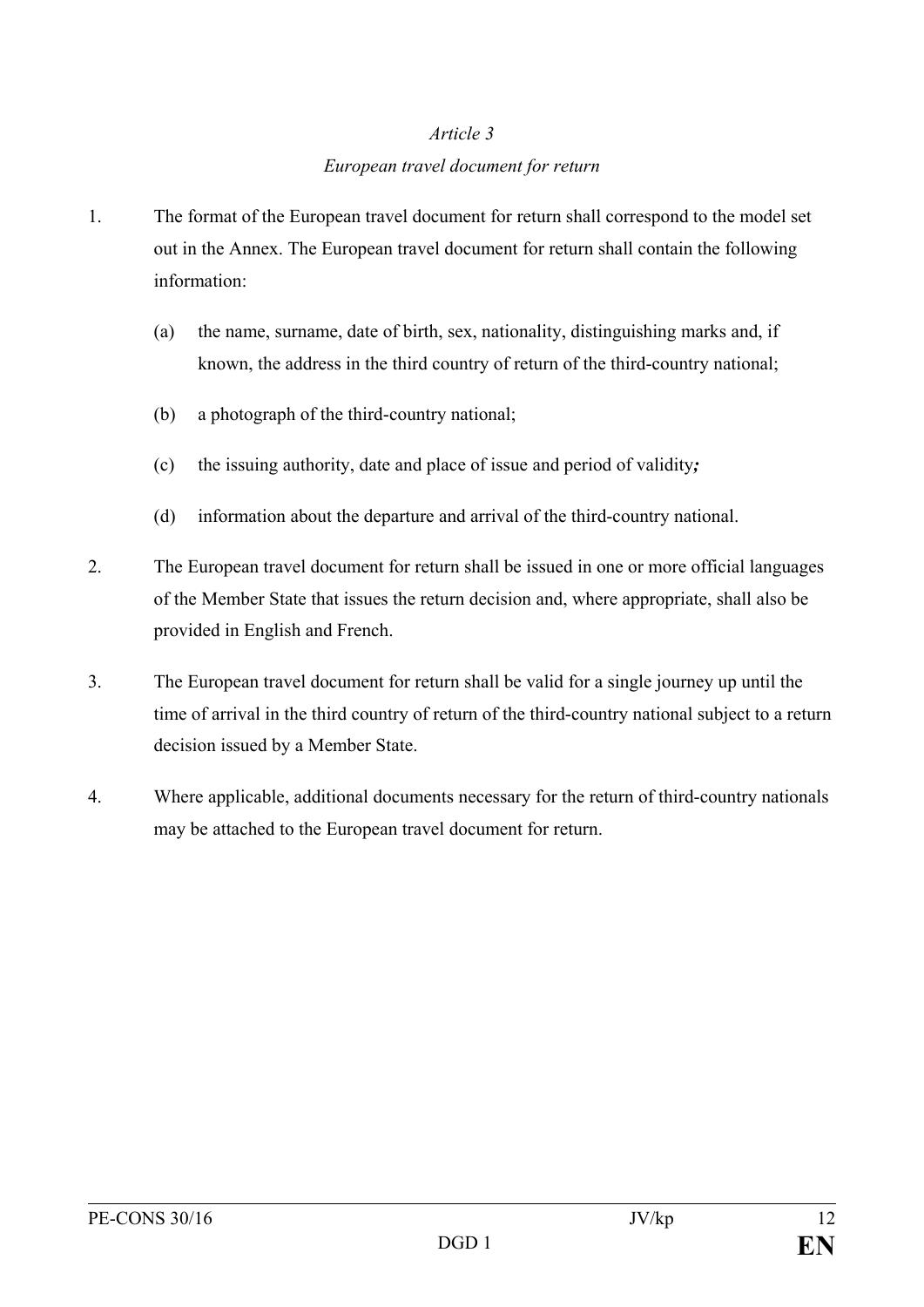5. The Commission is empowered to adopt delegated acts in accordance with Article 6 in order to amend the format of the European travel document for return.

### *Article 4*

### *Technical specifications*

- 1. The security features and technical specifications of the European travel document for return shall be those set out in Article 2 of Regulation (EC) No 333/2002.
- 2. Member States shall forward to the Commission and to the other Member States a specimen of the European travel document for return drawn up in accordance with this Regulation.

### *Article 5*

### *Issuing fees*

The European travel document for return shall be issued free of charge for the third-country national.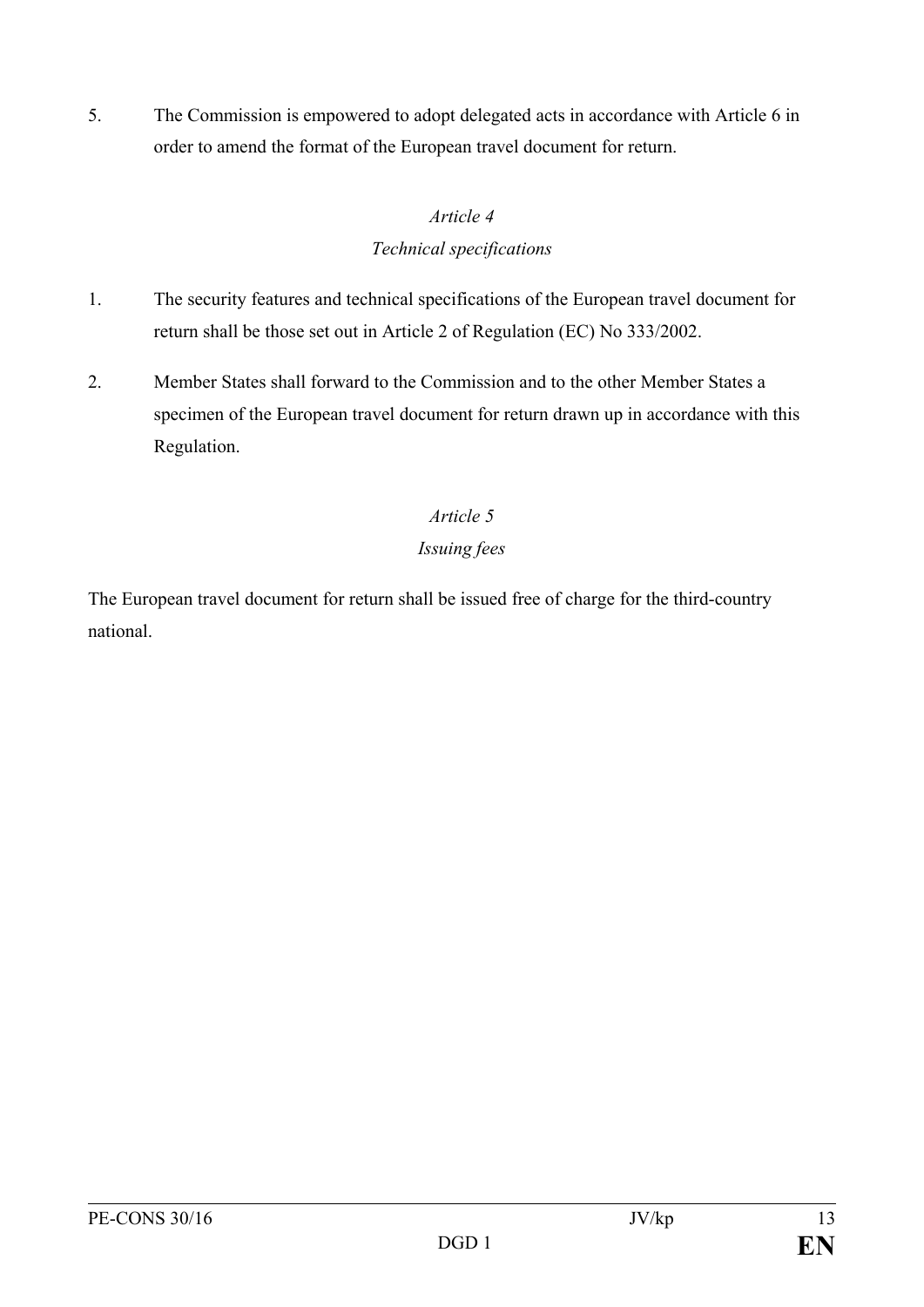### *Exercise of the delegation*

- 1. The power to adopt delegated acts is conferred on the Commission subject to the conditions laid down in this Article.
- 2. The power to adopt delegated acts referred to in Article 3(5) shall be conferred on the Commission for an indeterminate period of time from ... [date of entry into force of this Regulation].
- 3. The delegation of power referred to in Article 3(5) may be revoked at any time by the European Parliament or by the Council. A decision to revoke shall put an end to the delegation of the power specified in that decision. It shall take effect the day following the publication of the decision in the *Official Journal of the European Union* or at a later date specified therein. It shall not affect the validity of any delegated acts already in force.
- 4. Before adopting a delegated act, the Commission shall consult experts designated by each Member State in accordance with the principles laid down in the Interinstitutional Agreement of 13 April 2016 on Better Law-Making.
- 5. As soon as it adopts a delegated act, the Commission shall notify it simultaneously to the European Parliament and to the Council.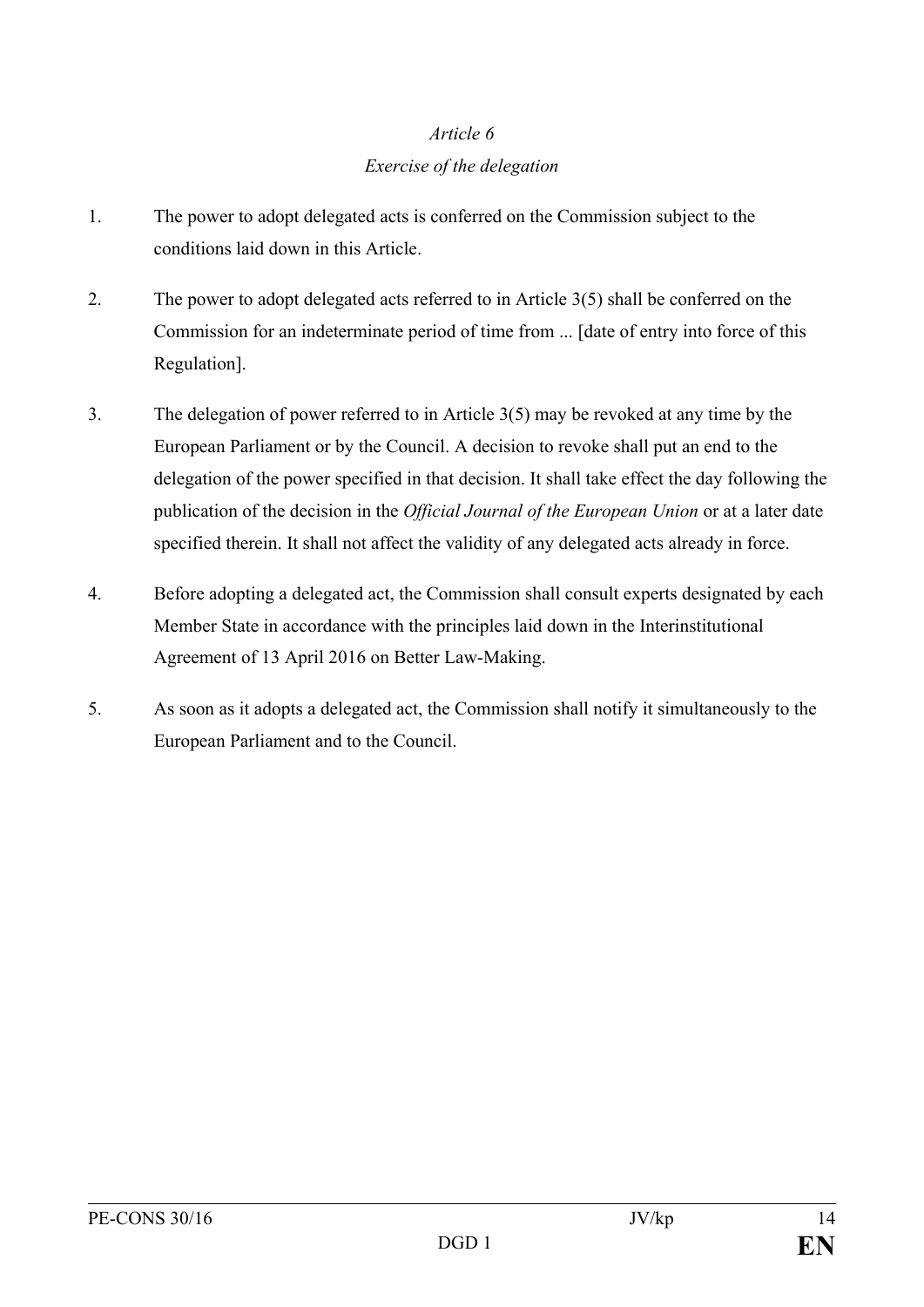6. A delegated act adopted pursuant to Article 3(5) shall enter into force only if no objection has been expressed either by the European Parliament or the Council within a period of two months of notification of that act to the European Parliament and the Council or if, before the expiry of that period, the European Parliament and the Council have both informed the Commission that they will not object. That period shall be extended by two months at the initiative of the European Parliament or the Council.

## *Article 7 Repeal*

The Council Recommendation of 30 November 1994 is repealed.

# *Article 8 Review and reporting*

By ... [insert date: 24 months after the date of entry into force of this Regulation], the Commission shall review and report on the effective implementation of this Regulation. The review of this Regulation shall be incorporated into the assessment as provided for in Article 19 of Directive 2008/115/EC.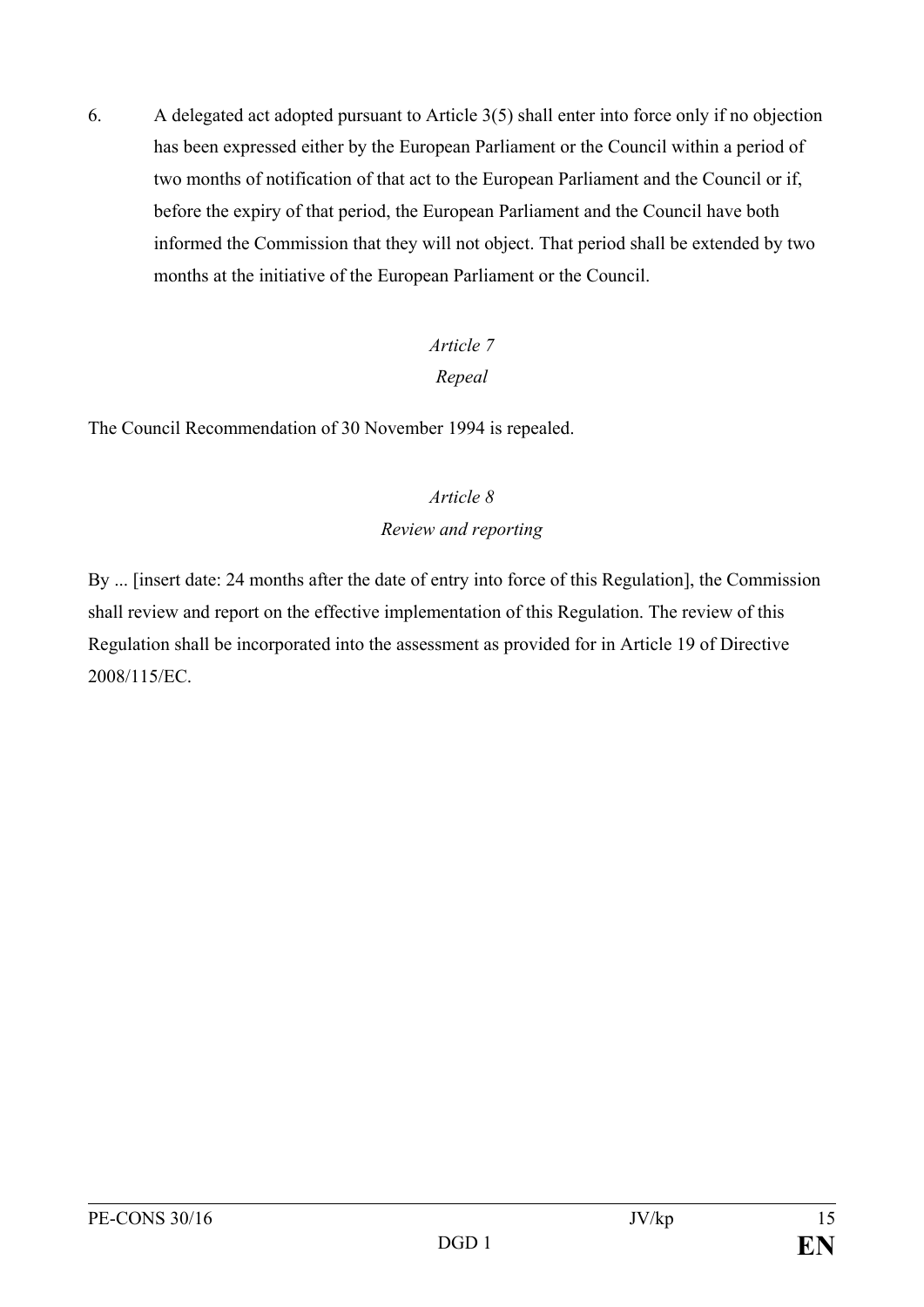### *Entry into force*

This Regulation shall enter into force on the twentieth day following that of its publication in the *Official Journal of the European Union.*

It shall apply from ... [four months after the date of its entry into force].

This Regulation shall be binding in its entirety and directly applicable in the Member States in accordance with the Treaties.

Done at ...,

*For the European Parliament For the Council The President The President*